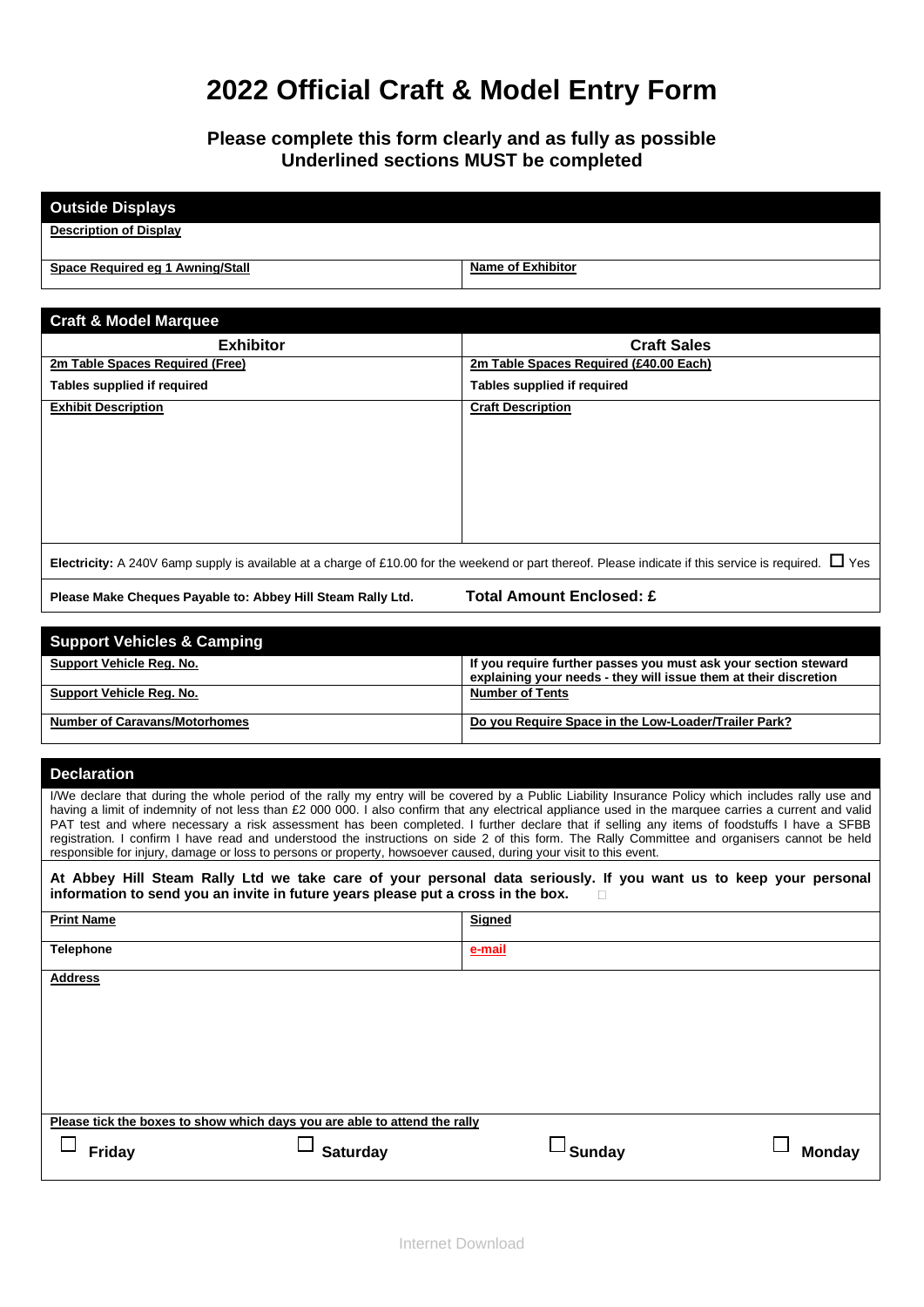### **Abbey Hill Steam Rally Limited**

General enquiries to: The Secretary • Melbury • West Hill • WINCANTON • Somerset • BA9 9BT Tel: 01935 808095 E-mail: secretary@abbeyhillrally.co.uk Website: www.abbeyhillrally.co.uk ● Facebook: www.facebook.com/abbeyhillsteam

You are invited to submit an entry for our annual rally to be held at Yeovil Showground between Friday 29<sup>th</sup> April and Sunday 2<sup>nd</sup> May 2022. **The closing date is 20th March 2022.** We value your support for the rally's continued success. Each exhibitor will receive one commemorative item. Programme entry and commemorative gift cannot be guaranteed for exhibits attending less than three days.

**Entry to the site will be refused to all vehicles not displaying an official entry pass in the windscreen – no exceptions will be made. <u>No entry to the site before Thursday 28<sup>th</sup> April.</u> You are required to submit the registration number of your support vehicle on** this form. You must inform your section steward of any changes. All normal road laws apply to the rally field.

Support vehicles will be allowed into the rally area for the purpose of unloading, setting out and reloading exhibits only. Under no circumstances will any vehicles, other than authorised vehicles and emergency vehicles, be permitted to move within the rally site.

If accepted, you will receive an official pass 4 - 6 weeks before the rally.

**Please include a photocopy of appropriate insurance certificate(s) with your entry.**

**All electrical equipment used in the Craft & Model Marquee must possess a current and valid PAT certificate.**

**All food business operators must register with their local Environmental Health Departments. Stalls selling sweets, cakes, savouries, drinks or any other foodstuffs are required to be registered. When attending the rally please ensure you have your Safer Food Better Business (SFBB) registration with you. You will be unable to trade at the rally without it.**

**Chairs will no longer be made available in the marquee – please bring your own.**

**Due to rising costs we feel it is necessary to make a small charge for electricity in the marquee. We will provide a 240v, 6 amp supply for a cost of £10.00 for the duration of the rally or part thereof. Please indicate on the other side of the form if required.**

There is no longer a need for a stamped address envelope. **Passes will be sent via e-mail address 4 – 6 weeks prior to the rally, please ensure your email address on this form is correct in order for this to be sent successfully.**

#### **Craft and Model Marquee Steward**

Andrew Tucker Melbury West Hill **WINCANTON** Somerset BA9 9BT

Telephone 01935 808095 Email craft@abbeyhillrally.co.uk

### **Outside Display Steward**

Tony Cawley 29, Highfield Duckpool Lane West Chinnock **Crewkerne** Somerset TA18 7QE

Telephone: 07909 747779